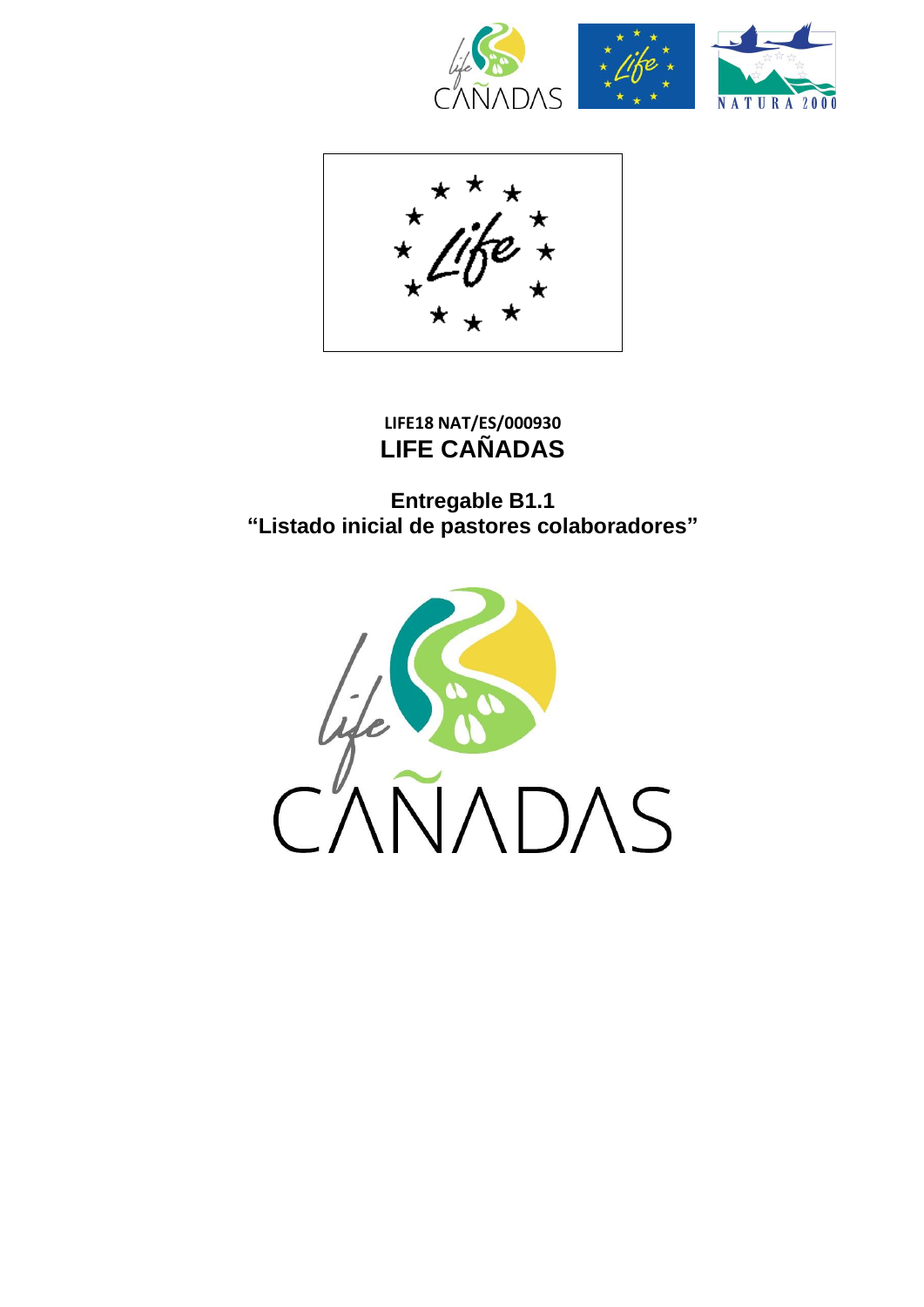

## Data Project

| <b>Project location:</b>   | Spain              |
|----------------------------|--------------------|
| <b>Project start date:</b> | $<$ 15/10/2019>    |
| <b>Project end date:</b>   | $<$ 30/06/2019 $>$ |
| Total budget:              | 1,848,211€         |
| <b>EU</b> contribution:    | 1,108,925€         |
| (%) of eligible costs:     | 60                 |

| Data Beneficiary                 |                                                                                                         |  |
|----------------------------------|---------------------------------------------------------------------------------------------------------|--|
| <b>Name Beneficiary:</b>         | Universidad Autónoma de Madrid                                                                          |  |
| <b>Contact person:</b>           | Francisco Martín Azcárate                                                                               |  |
| Postal address:                  | Calle Darwin n°2 28049                                                                                  |  |
| Telephone:                       | 914973513                                                                                               |  |
| E-mail:                          | $fm$ .azcarate@uam.es                                                                                   |  |
|                                  |                                                                                                         |  |
| <b>Project Website:</b>          | www.lifecanadas.es                                                                                      |  |
| <b>Associated Beneficiaries:</b> | Dirección General de Medio Natural y Biodiversidad de la<br>Junta de Comunidades de Castilla La Mancha. |  |
|                                  | Dirección General de Agricultura, Ganadería y Alimentación<br>de la Comunidad de Madrid.                |  |
|                                  | Sociedad Española de Ornitología (SEO/BirdLife).                                                        |  |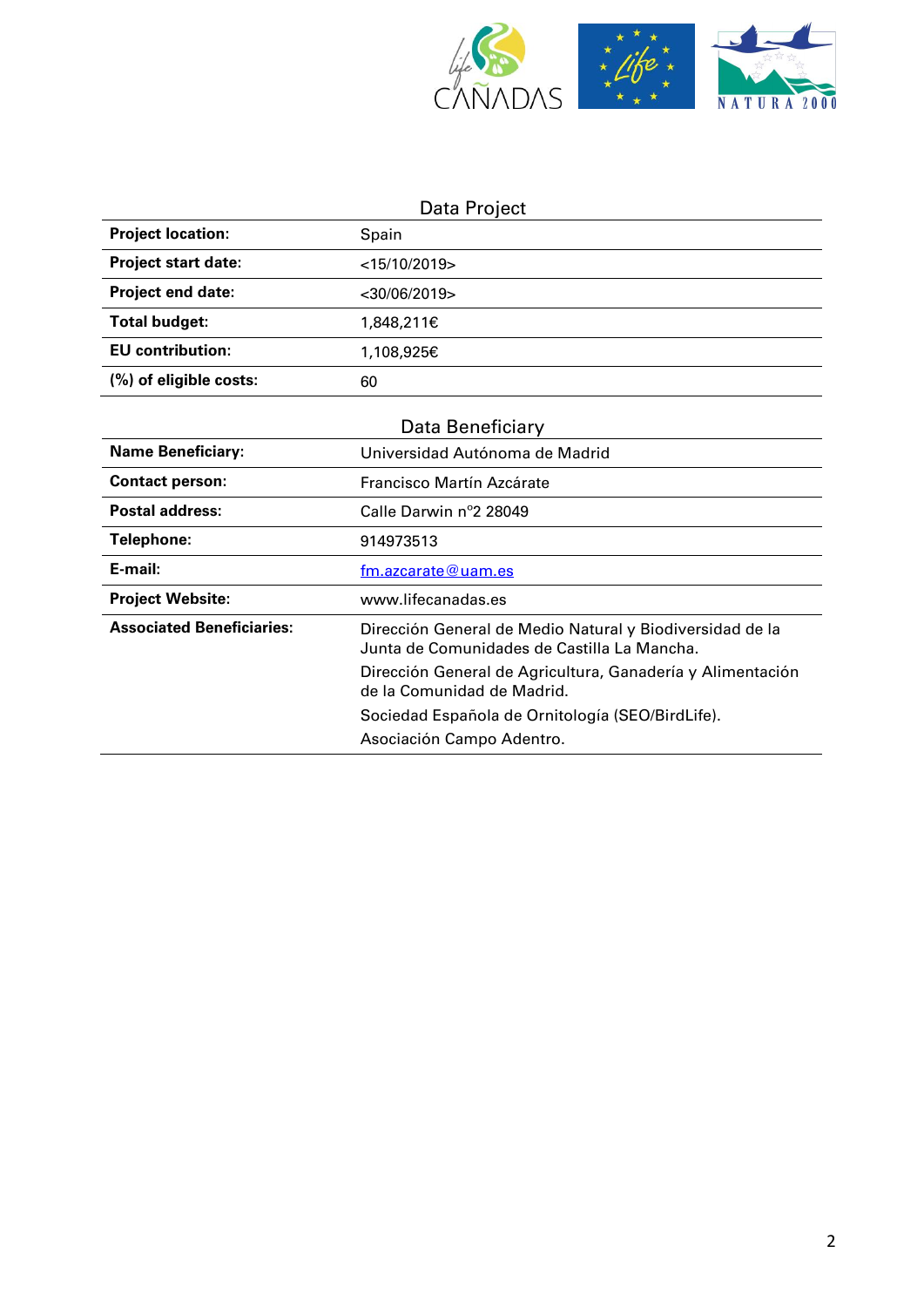

## **Información del entregable**

**Título:** Listado inicial de pastores colaboradores.

**Nombre de la organización del beneficiario responsable del entregable:** UAM

**Autor/es:** Alejandro González, Francisco Martín Azcárate, José A. González

**Acciones a las que contribuye este entregable**: B1

**Fecha:** 30 de diciembre de 2019

**Número total de páginas:** 6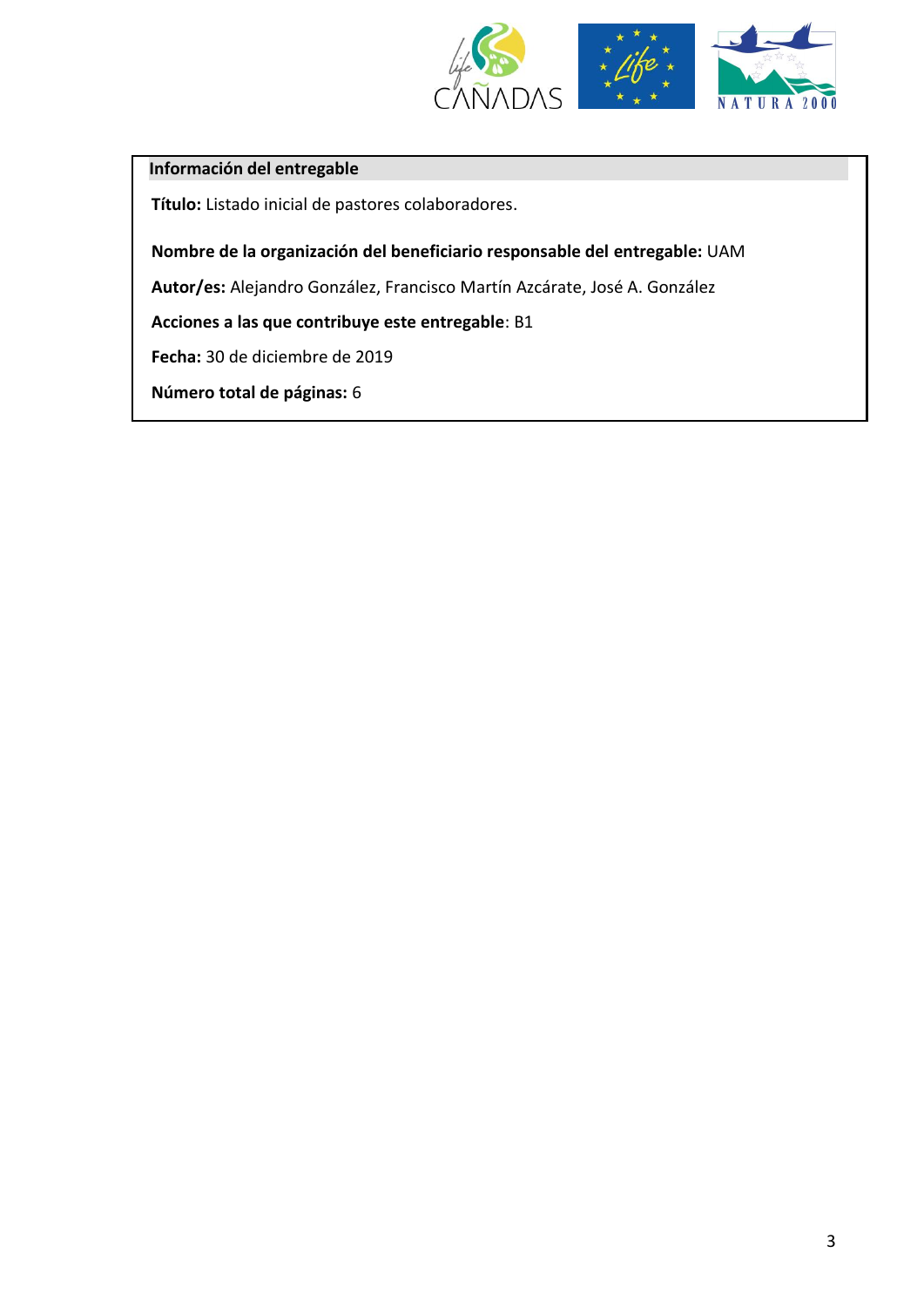

## Table of contents

| List of shepherds and groups interested in collaborating with the LIFE CAÑADAS project in | List of shepherds and groups interested in collaborating with the LIFE CAÑADAS project in |  |
|-------------------------------------------------------------------------------------------|-------------------------------------------------------------------------------------------|--|
|                                                                                           |                                                                                           |  |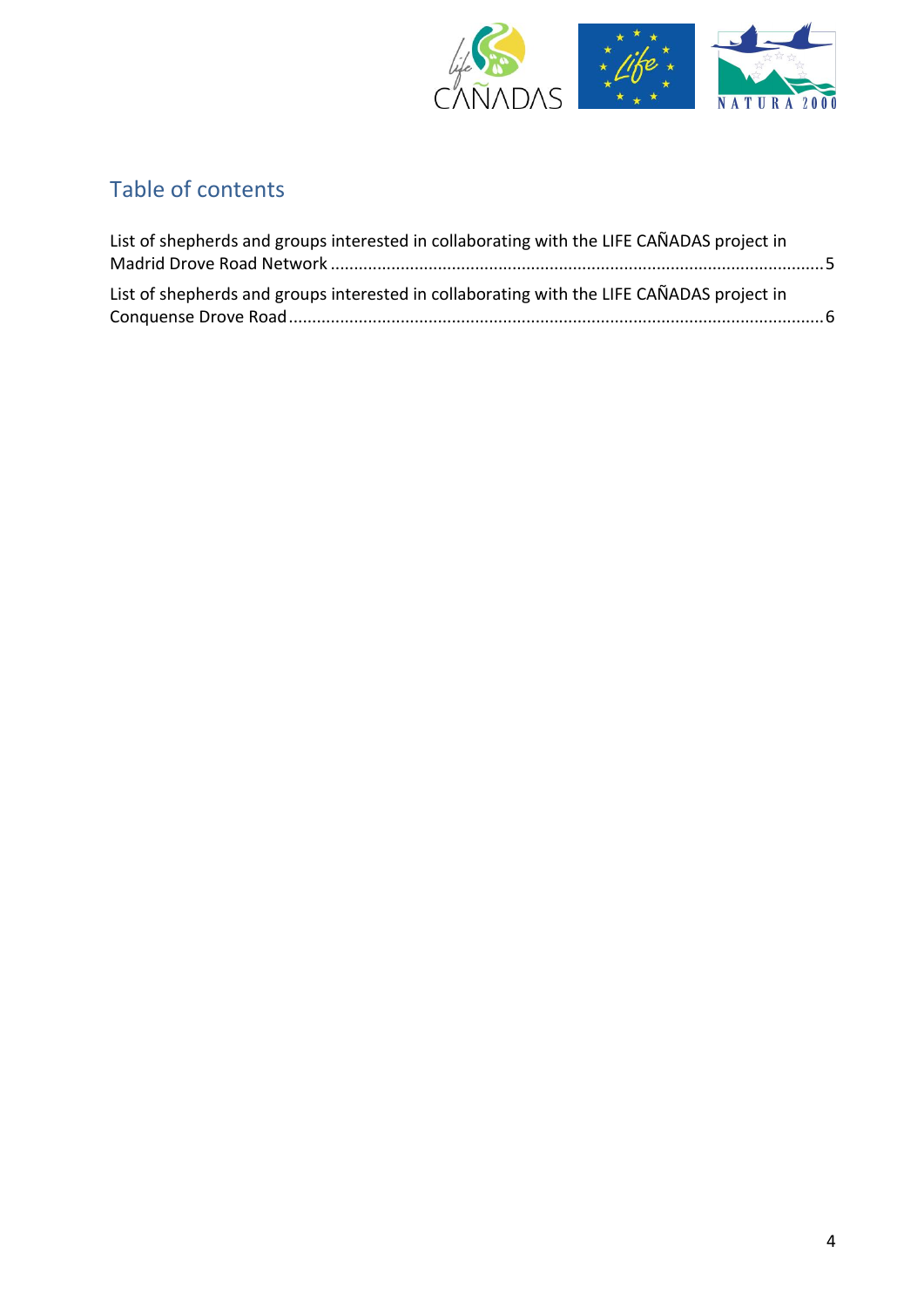

## <span id="page-4-0"></span>**List of shepherds and groups interested in collaborating with the LIFE CAÑADAS project in Madrid Drove Road Network**

| Name of person or group                                                                                             | <b>Role</b>                                                                                                                                         |
|---------------------------------------------------------------------------------------------------------------------|-----------------------------------------------------------------------------------------------------------------------------------------------------|
| Asociación "Trashumancia y Naturaleza"                                                                              | Association that promotes<br>transhumance for the recovery of<br>the national drove roads network.                                                  |
| Cooperativa agraria "Los Apisquillos"                                                                               | Farming society that performs<br>transhumant movements within<br>Madrid and towards Northern<br>Spain.                                              |
| Ayuntamiento El Boalo-Cerceda-Matalpino                                                                             | Local public administration.                                                                                                                        |
| <b>Ecologistas en Acción</b>                                                                                        | Spanish NGO for environmental<br>protection.                                                                                                        |
| Dirección General de Desarrollo Rural,<br>Innovación y Política Forestal (Red Nacional de<br><b>Vías Pecuarias)</b> | National public administration for<br>drove roads' conservation.                                                                                    |
| Unión de Agricultores, Ganaderos y<br>Silvicultores de la Comunidad de Madrid<br>(UGAMA)                            | Professional and independent<br>nonprofit agricultural organization,<br>formed by farmers and ranchers of<br>the Autonomous Community of<br>Madrid. |
| Proyecto Corredor Ecológico del Suroeste de<br><b>Madrid</b>                                                        | Citizen project in defense of drove<br>roads in Madrid.                                                                                             |
| <b>Suerte Ampanera</b>                                                                                              | Small company of extensive<br>livestock management.                                                                                                 |
| <b>Ganaderas en Red</b>                                                                                             | Nationwide women's herder group.                                                                                                                    |